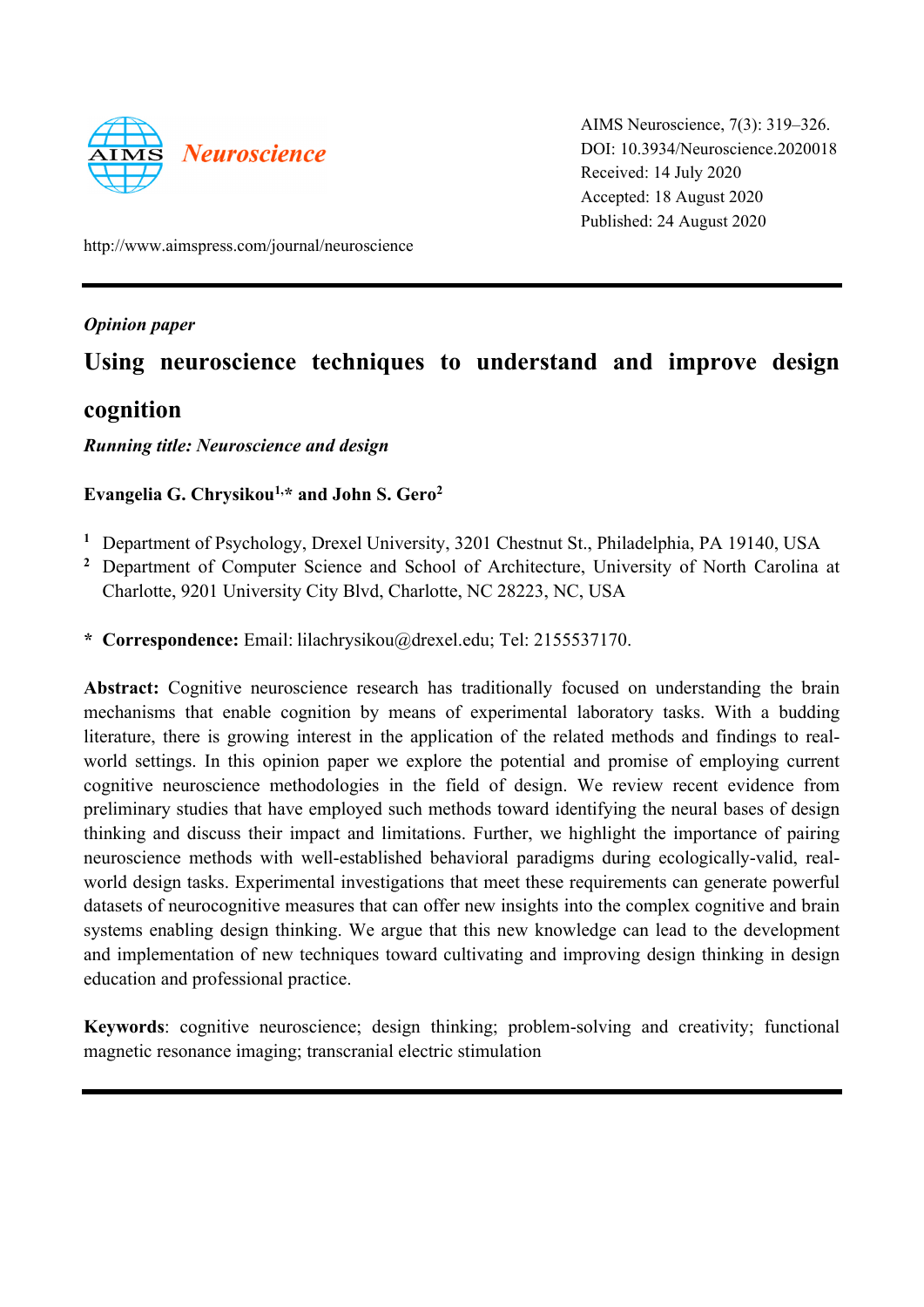Cognitive neuroscience is the subfield of neuroscience that focuses on the neural mechanisms enabling mental processes—from perception and memory, to higher-order thinking and problem solving. For a little over three decades, cognitive neuroscience methodologies—including structural and functional brain imaging, electroencephalography, and noninvasive brain stimulation—have allowed researchers to capture *in vivo* patterns of neural activity associated with these complex mental operations. Some of these techniques have also occasionally provided evidence for causal brain-behavior relationships that have supported interventions to alter, treat, or augment brain function in healthy and diseased populations [1]. Although the majority of research in cognitive neuroscience focuses on our understanding of brain mechanisms and circuits that give rise to cognition through traditional cognitive psychology paradigms and tasks, there is growing interest in the application of the related methods and findings for real-world, ecologically-valid, educational and professional settings. The present opinion paper focuses on the potential and promise of employing modern cognitive neuroscience methodologies in the field of design. We will first offer a brief overview of the types of neurophysiological methods that have recently been used within the fields of design cognition and neurocognition. We will then discuss some of the findings of this extant work and their and limitations and propose new directions for the meaningful pairing of cognitive neuroscience methodologies with ecologically-valid, real-world design tasks. We will highlight how the productive integration of cognitive neuroscience and design methods holds strong potential to generate powerful datasets of neurocognitive measures that can provide a unique understanding of the complex cognitive and brain systems enabling design thinking. We will conclude with a discussion of how this new knowledge can be manifested in the opportunity to develop and implement new techniques toward cultivating and improving design thinking in design education and professional practice.

#### **2. Cognitive neuroscience methods in applied design settings**

Designing is the cognitive act of intentionally generating new ways to change the world instead of simply repeating existing ways. It is ubiquitous—carried out by both professional designers and by anyone who executes the same cognitive acts [2]. How do designers conceive and develop new ideas? How do these ideas evolve in the process of designing? *Design thinking* pertains to the neurocognitive processes supporting the development of design concepts (e.g., for products or services) from their inception to their final description [3]. The process of designing reflects one of the most complex aspects of higher-order human cognition and it is widely considered a cornerstone of human creativity [4,5]. Understanding design thinking has been at the center of design studies for nearly half a century, with an emphasis on protocol analysis methods adopted from cognitive psychology [6–8]. Although such techniques have propelled design research at the behavioral level and have significantly advanced our understanding of the characteristics of design cognition descriptively, a comprehensive investigative approach to design thinking at different levels of analysis still remains elusive. Recently, the development of the interdisciplinary field of *design neurocognition* has introduced new possibilities for understanding design thinking through the integration of traditional design research techniques such as protocol analysis, with methods from cognitive neuroscience, neurophysiology, and artificial intelligence [9,10].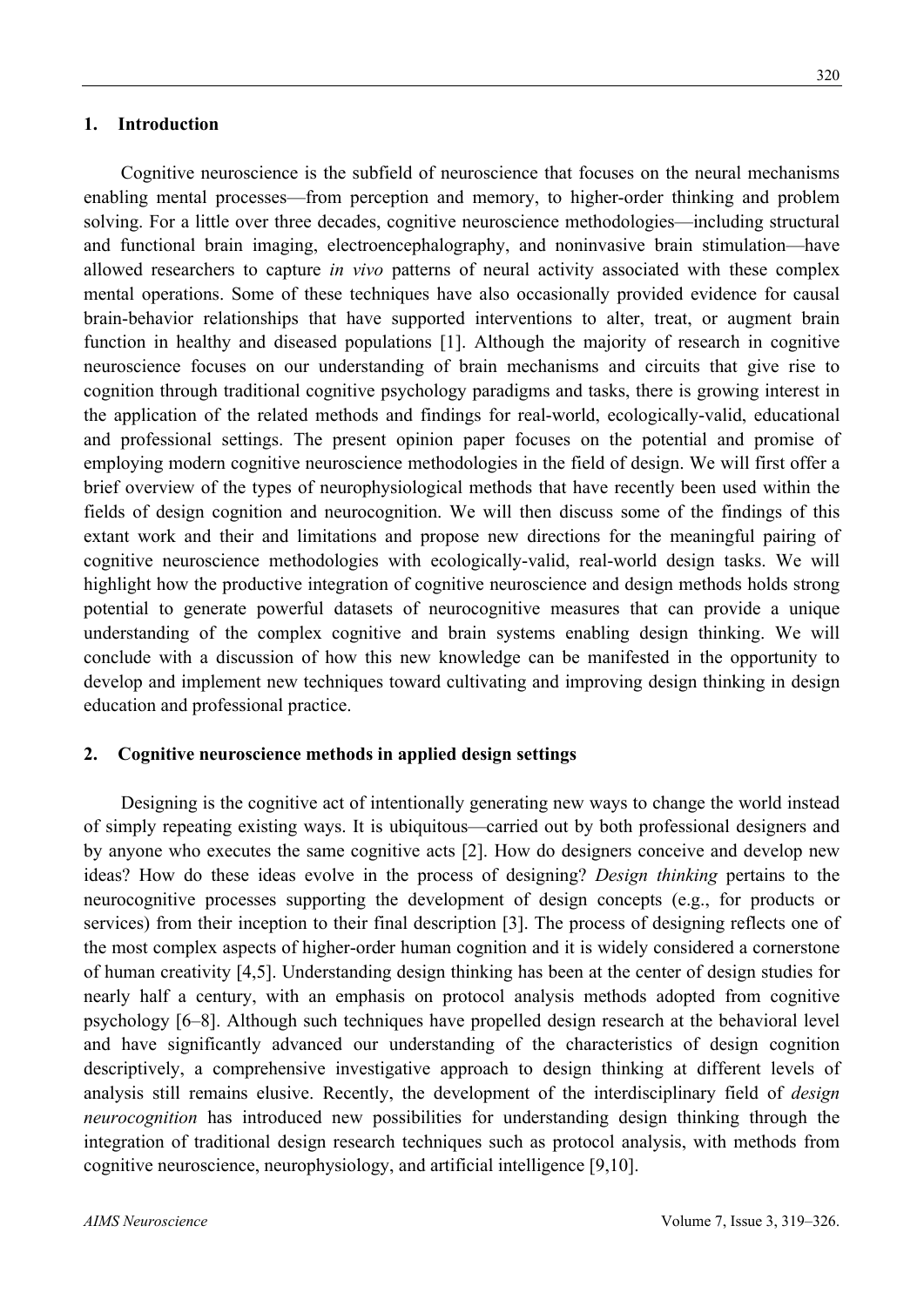Design research involving cognitive neuroscience methods has typically employed techniques that allow for the recording of neural activity while designers think and as they generate design products. Such techniques typically entail methods that emphasize spatial resolution—namely, where in the brain a particular process may take place, whereas others emphasize temporal resolution namely, when a particular neural process occurs relative to the task performed, with some techniques combining both approaches or emphasizing the organization of brain regions in large-scale networks [11]. Among the measures of high spatial resolution is structural and functional magnetic resonance imaging (MRI, and fMRI, respectively), with the former highlighting brain structurebehavior relationships and the latter ongoing brain activity during cognition. Measures of high temporal resolution include those capturing the electrical activity of the brain, namely electroencephalography [EEG] and its extension, event-related potentials [ERP]. Functional nearinfrared spectroscopy [fNIRS] approaches, although characterized by sub-optimal spatial resolution relative to fMRI, can capture brain function during naturalistic design tasks (as will be discussed further below), and have been an emerging recent tool in design neurocognition studies. With findings interpreted in the context of design theory, these techniques hold promise for a multi-level understanding of how neurocognitive systems enable design thinking, which—in turn—opens new avenues toward its improvement. We provide a succinct summary of some of the research in the cognitive neuroscience of design that has employed these techniques next.

#### **3. Using neuroscience techniques to understand design thinking**

Among the first studies to investigate the neural bases of design cognition was an examination of the potential differences in brain engagement between designing and problem solving [12] using fMRI. Participants with varying design experience were presented with a number of design and problem solving tasks in counterbalanced order and were asked to first study and then solve each task using a trackball mouse while undergoing fMRI. The results revealed distinct patterns of activity in prefrontal cortex between the two types of cognitive tasks. Additional fMRI studies have examined neural variability during conceptual design problem solving in the presence or absence of inspirational stimuli. In one example, participants performed a concept generation task while either presented with stimuli that were more or less related to the problem space to use as inspiration or without the presence of such stimuli [13]. The results of that study revealed that inspirational stimuli promoted idea generation, while eliciting distinct patterns of brain activation during problem solving compared to trials without inspirational stimuli. Neural differences between generating ideas and evaluating them have also been reported during a graphic design task, where participants were asked to alternative between designing comic book covers and evaluating their designs [14]. Lastly, fMRI has been used as a tool to evaluate the impact of built environments on the brain. For example, dissociable anterior-posterior neural patterns have been reported while architects are evaluating contemplative (relative to functional) spaces in architectural design [15]. Overall, this research has revealed that designing appears to differ at the neural level from other cognitive processes such as problem solving or various aspects of creative thinking (e.g., idea generation or evaluation), and it can preferentially elicit prefrontal cortical responses depending on the design task. Although these early studies have been impactful in describing the possible candidate mechanisms of design at the neural level, the localizationist approach favored in this past work has limited our understanding of how these neural systems interact and how these processes take place during real-life design tasks.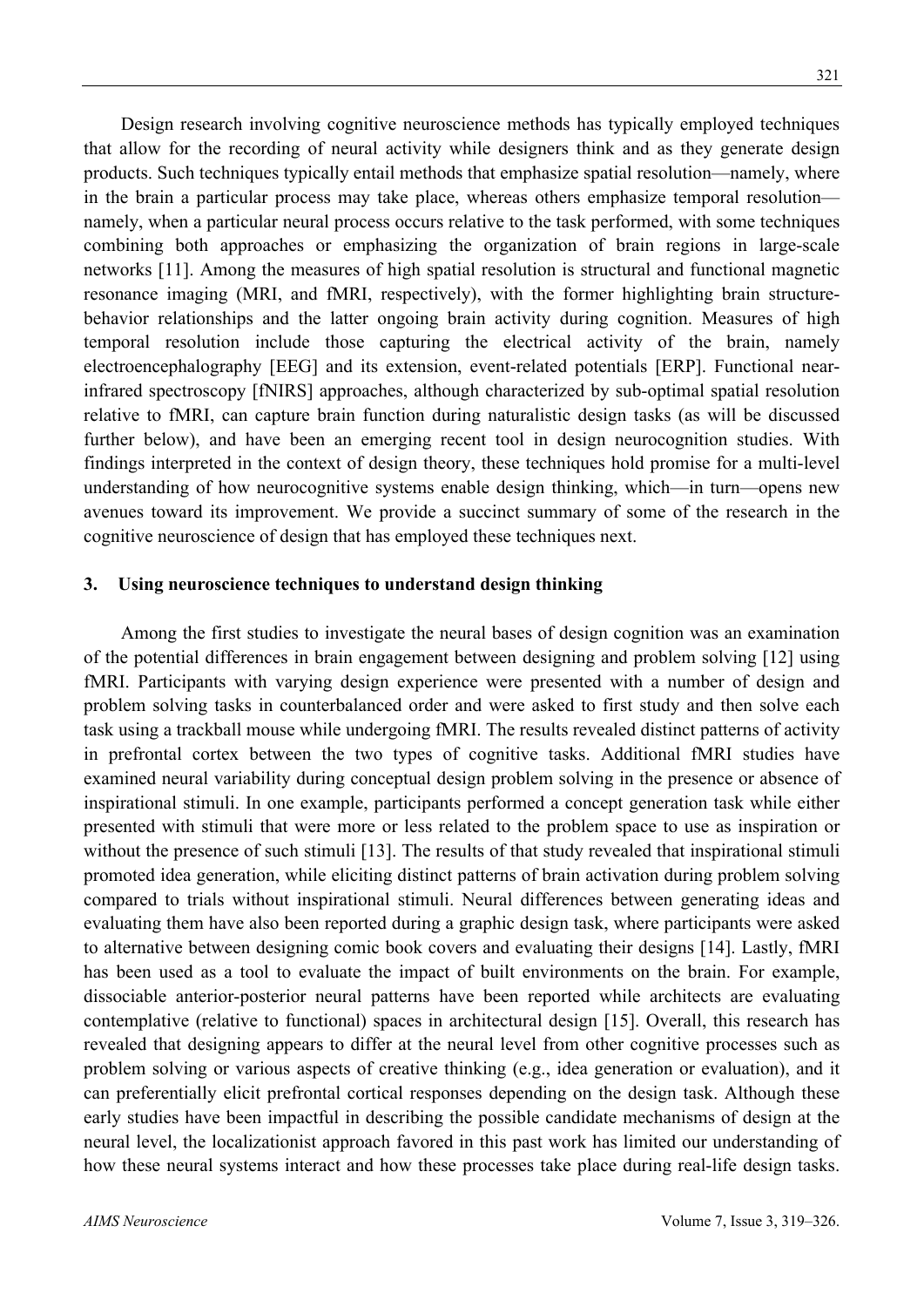That is, this work has identified the selective contributions of some brain regions to design thinking relative to other regions, but has not yet examined how these areas interact dynamically in the process of designing.

These early functional neuroimaging approaches are additionally challenged by the technique's limited temporal resolution, as they fail to capture one of the most critical aspects of designing, namely, its inherently multifaceted and rapidly evolving temporal nature. The focus on the temporal variability of neural processing during design has been the target of investigations within design neurocognition that have employed EEG or ERP recordings. For example, recent experimental work has shown that higher alpha-band activity over temporal and occipital regions can distinguish between open-ended problem descriptions, relative to close-ended and decision-focused problem descriptions during design problem-solving in expert designers [16]. Similarly, EEG components have been shown to be reliable indicators for the measurement of effort, fatigue, and concentration, as evaluated while participants performed conceptual design tasks on a sketchpad under EEG monitoring [17]. EEG paradigms have also focused on cognitive processes during design more directly. For instance, expert designer's visual attention and associative processes during design have shown that more posterior occipitoparietal and dorsal central regions were engaged during visual association relative to visual attention tasks [18]. Lastly, EEG signals have been used to differentiate between different groups of designers with different types of expertise across problem-solving and design tasks—with mechanical engineers showing different patterns of local activity and temporal distribution of that activity across prefrontal and occipitotemporal regions relative to industrial designers [9]. This work has shown that EEG patterns can distinguish among different cognitive processes in design, corroborating behavioral evidence and propositions put forth by design theory. On the other hand, these approaches are limited by the poor spatial resolution of the technique and the challenges of pairing behavioral measurements of the design process (e.g., through verbal protocols) with neurophysiological measures due to motion-induced artifacts—although ongoing methodological advances hold potential for addressing these issues in future research (see [9]).

To address the high-costs and potential limitations of functional brain imaging and EEG for design studies in ecologically valid, real-world settings, recent research in design neurocognition has also used fNIRS as a method of capturing functional brain changes during design in real-time. A benefit of fNIRS paradigms is that the participant can freely move, speak, interact with others, and use devices during tasks, thus, allowing for data collection in naturalistic educational and professional settings. Thus far, only a handful of pilot studies have used this approach to examine design thinking, though the preliminary results suggest that fNIRS measurements can detect cortical shifts as a result of design constraints [19], as well as differentiate between groups of design experts using brainstorming, morphological analysis, or Theory-of-Inventive-Problem-Solving (TRIZ) strategies—a method of idea generation that entails finding the underlying principles supporting past solutions to a similar problems and utilizing them in the current problem circumstances [20].

Though not exhaustive, the above review of the evidence from the emerging field of design neurocognition has generated interesting preliminary findings regarding the neural bases of design thinking that promise to differentiate among competing theoretical propositions on the elements of the design process, thus impacting design theory, education, and practice (for a recent comprehensive review of other neurophysiological studies of design cognition beyond brain-based measures, see [21]). This emerging field of research, in turn, presents an interesting challenge for experimental cognitive neuroscience, by contextualizing and probing established findings about brain function within an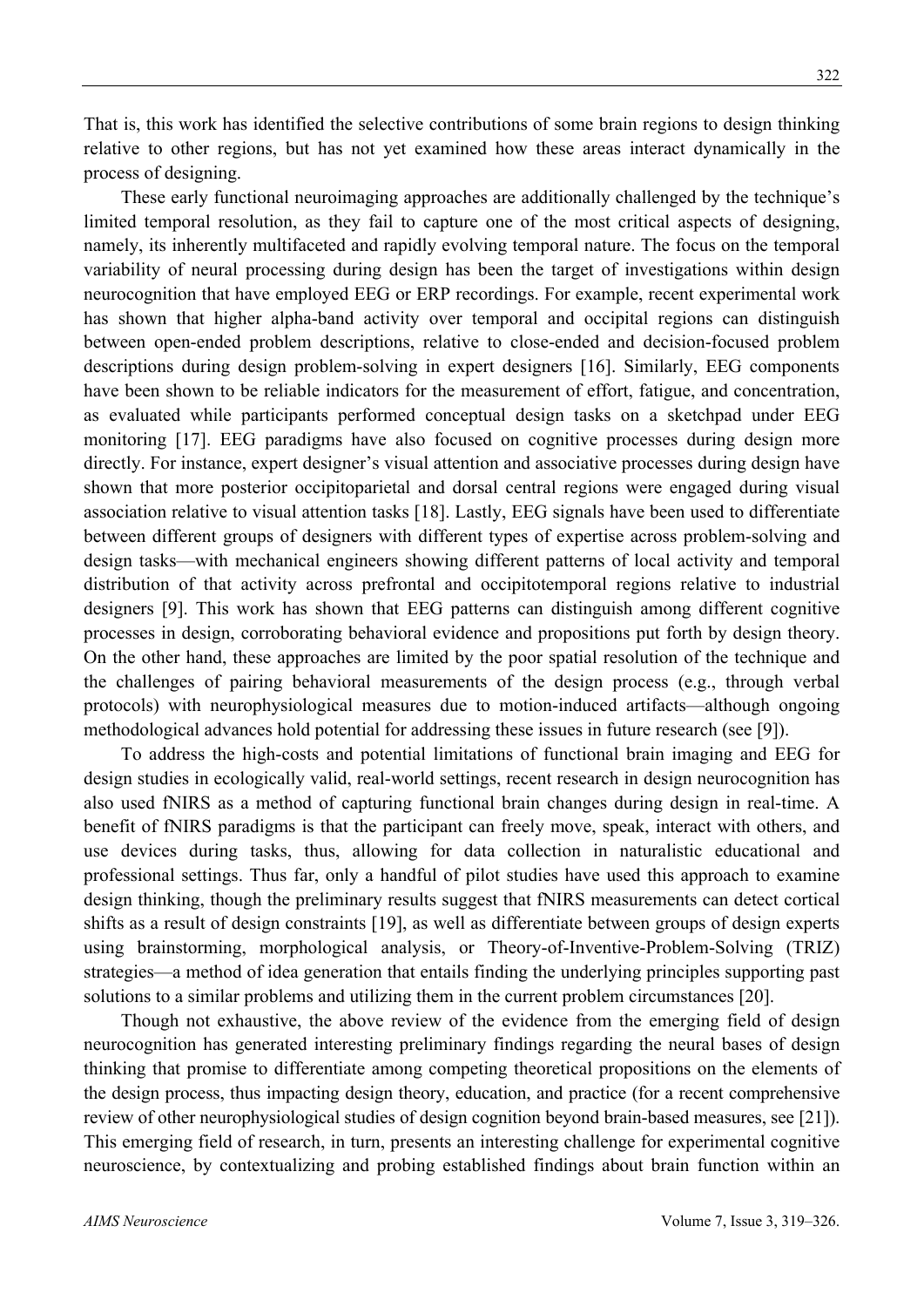applied field of inquiry. On the other hand, design neurocognition approaches have remained largely descriptive and have not been explicitly linked to established neurocognitive mechanisms underlying complex higher-order thinking as founded on rigorous experimental paradigms. As a result, a systematic framework for understanding design cognition backed by neuroscience findings is lacking. We detail these challenges for the field, as well as the opportunities they bring forth, in the next section.

### **4. Challenges and opportunities for the cognitive neuroscience of design**

Although designers' behaviors are well-described within the design literature, due to its complexity, comprehensive examinations of design thinking through cognitive neuroscience methods have lagged behind. One of the key challenges of research in design neurocognition as detailed above is that it has largely embraced a piecemeal, reductionist approach where aspects of design cognition (e.g., problem understanding, idea generation, memory and decision making) are examined in isolation by means of paradigms loosely based on experimental cognitive psychology and neuroscience methods [8,13]. However, designing is a real-world, complex system of interacting activities that occur over time; thus, designing cannot be decomposed to subsystems without losing its fundamental characteristics [22]. Indeed, our understanding of the neurocognitive processes underlying design thinking is profoundly incomplete as it has—with few exceptions [9,14]— mainly relied on decontextualized and fragmented laboratory tasks that ostensibly serve as models of realworld cognitive processing. A significant disadvantage of these methodologies is that they fail to capture comprehensively how humans creatively problem-solve in their everyday lives—how they design new products and services that shape and propel our world. Moreover, the selective application of cognitive neuroscience technologies for the collection and reporting of descriptive (and, at times, individual participant) data without the adoption of proper statistical and power analyses methods, has limited the rigor and reproducibility of the reported findings.

We invite the field to address these shortcomings through meaningful collaborations between cognitive neuroscience and design neurocognition researchers. We propose that advancing our understanding of design thinking can only be achieved through *in vivo* examinations of the neurocognitive processes taking place while designers work on real-world design problems. Toward this goal, one potential avenue for future research entails the combination of verbal protocol analysis and multi-modal neuroimaging-based methods, such as fMRI, with concurrent EEG or other psychophysiological measures (e.g., eye-tracking, skin conductance). Recent technological advances have made it possible for participants to complete real-world design tasks using MRI-compatible tablets for sketching and design problem-solving tasks [14]; similar tools have been used to investigate musical improvisation [23]. This progress has allowed for the collection of reliable verbal responses under fMRI while maintaining superior image quality [24–28]. Additionally, with network neuroscience approaches to the analysis of brain imaging data taking the lead within cognitive neuroscience for the study of thought and behavior relative to traditional localizationist views, there is strong potential for the evaluation of complex processes like design at the systems level. If such measures are paired with real-world design tasks, the emerging findings can support a neurocognitive framework toward understanding design thinking that focuses on how the dynamic process of designing takes place within the human cognitive architecture. In turn, such findings can offer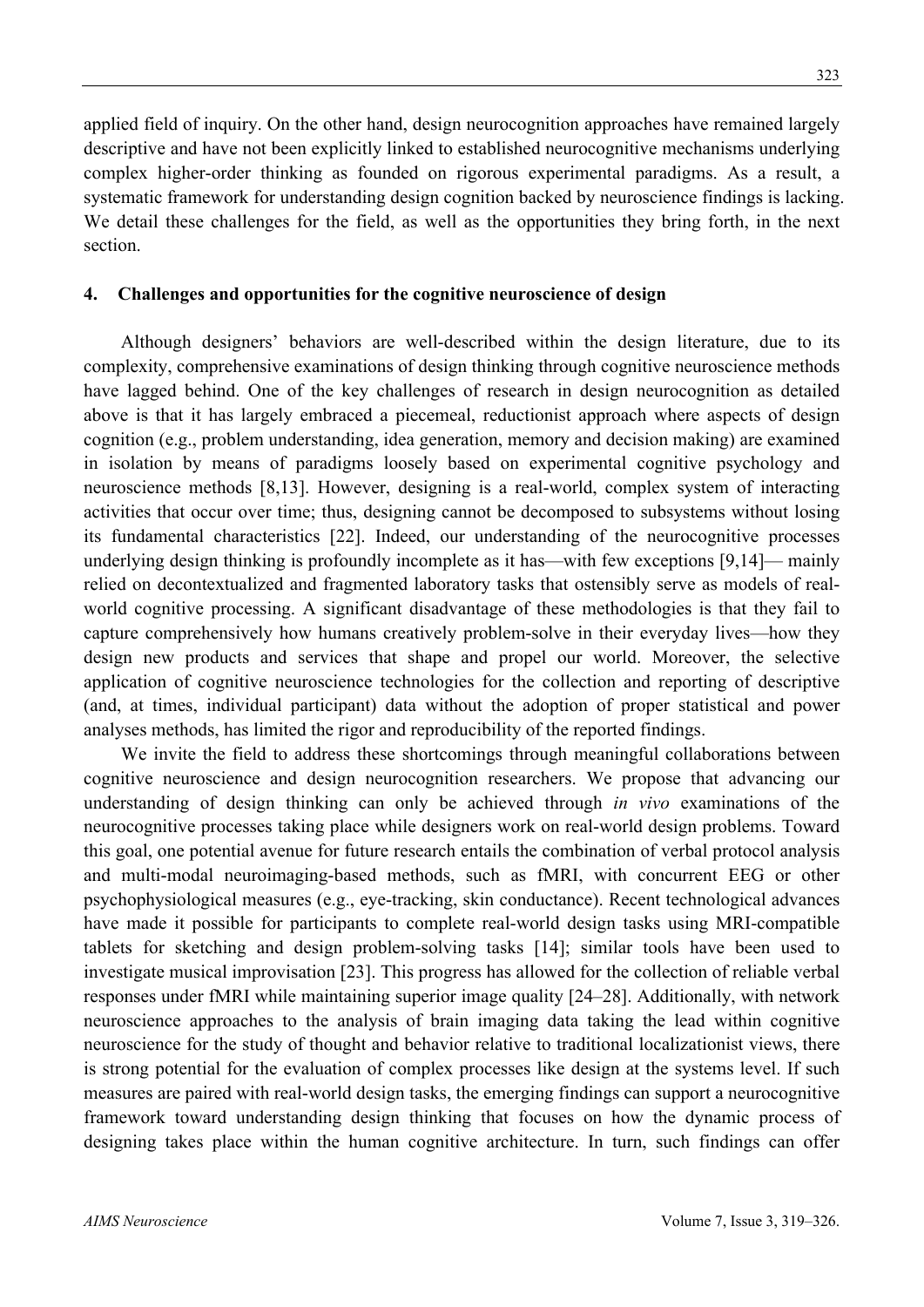perspective on how well-established processes from experimental laboratory cognitive neuroscience research apply to the underpinnings of higher-order cognition in real-world tasks.

Moreover, a clear and methodologically-rigorous account of the neural systems involved in design cognition creates new opportunities for determining whether we can actively augment and improve design thinking through altering brain function. For example, task-synchronous manipulations of designers' brain activity can be achieved through behavioral, neurofeedback, or non-invasive brain stimulation interventions, such as transcranial direct current stimulation (tDCS) and transcranial alternating current stimulation (tACS). By combining the complementary fields of cognitive neuroscience and design, while leveraging recent technological and methodological advances, research on the cognitive neuroscience of design can generate—using real-world design problems—an unprecedented dataset of neurocognitive measures that can provide a unique understanding of the complex cognitive and brain systems enabling design thinking. The significance of this new knowledge can, then, be manifested in the opportunity to develop and implement new techniques toward cultivating and improving design thinking.

#### **5. Conclusions**

Designing is a real-world, dynamic system of interacting, temporally-distributed activities and is among the most complex aspects of higher-order human cognition. In this opinion paper we propose that cognitive neuroscience studies of design need to embrace this complexity and examine the attendant neurocognitive processes taking place while designers work on real-world design problems. Such work can establish a neurocognitive framework toward understanding design thinking that focuses on how the dynamic process of designing takes place within the human cognitive architecture. This emerging knowledge can support the development of new techniques to augment real-world design thinking by causally altering the neural networks involved in design. The productive pairing of cognitive neuroscience and design neurocognition approaches will pave the way toward developing new techniques for improving design thinking, which can be applied to individual designers or can be extended to design teams in future work.

#### **Acknowledgements**

Dr. Gero is funded by the National Science Foundation, Grant No. EEC-1929896. Any opinions, findings, and conclusions or recommendations expressed in this material are those of the authors and do not necessarily reflect the views of the National Science Foundation.

#### **Conflict of interest**

Both authors declare no conflicts of interest in this paper.

### **References**

1. Chrysikou EG, Berryhill ME, Bikson M, et al. (2017) Editorial: Revisiting the effectiveness of transcranial direct current brain stimulation for cognition: Evidence, challenges, and open questions. *Front Hum Neurosci* 11: Article 448.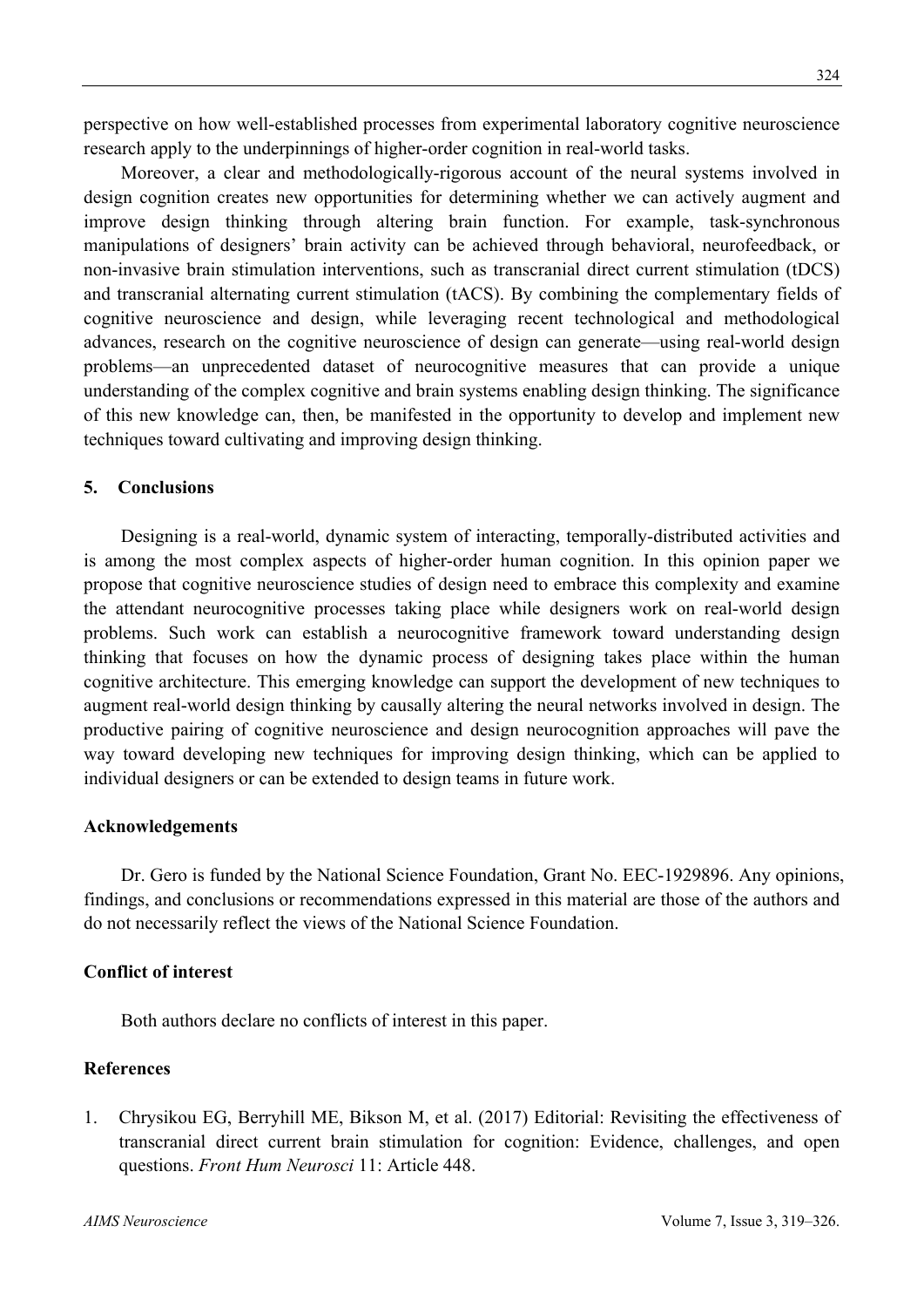- 2. Simon HA (1969) *The Sciences of the Artificial*, Cambridge: MIT Press.
- 3. Kannengiesser U, Gero JS (2019) Design thinking, fast and slow: A framework for Kahneman's dual-system theory in design. *Des Sci* 5.
- 4. Chrysikou EG (2014) Creative states: A cognitive neuroscience approach to understanding and improving creativity in design, In: Gero J (Ed.), *Studying Visual and Spatial Reasoning for Design Creativity*, New York, NY: Springer, 227–243.
- 5. Gero JS, Jiang H, Williams C (2013) Design cognition differences when using unstructured, partially structured and structured concept generation creativity techniques. *Int J Des Creativity Innov* 1: 196–214.
- 6. Crutcher RJ (1994) Telling what we know: The use of verbal report methodologies in psychological research. *Psychol Sci* 5: 241–244.
- 7. Ericsson K, Simon H (1993) *Protocol Analysis: Verbal Reports as Data,* MIT Press.
- 8. Kan JWT, Gero JS (2017) *Quantitative Methods for Studying Design Protocols*, Dordrecht: Springer.
- 9. Vieira S, Gero JS, Delmoral J, et al. (2019) Understanding the design neurocognition of mechanical engineers when designing and problem-solving. *ASME IDETC*, paper IDETC2019- 97838.
- 10. Gero JS, Milovanovic J (2020) A framework for studying design thinking through measuring designers' minds, bodies and brains. *Des Sci* 6: e19.
- 11. Bassett D, Sporns O (2017) Network neuroscience. *Nat Neurosci* 20: 353–364.
- 12. Alexiou K, Zamenopoulos T, Johnson J, et al. (2009) Exploring the neurological basis of design cognition using brain imaging: some preliminary results. *Des Stud* 30: 623–647.
- 13. Goucher-Lambert K, Moss J, Cagan J (2019) A neuroimaging investigation of design ideation with and without inspirational stimuli—understanding the meaning of near and far stimuli. *Des Stud* 60: 1–38.
- 14. Ellamil M, Dobson C, Beeman M, et al. (2012) Evaluative and generative modes of thought during the creative process. *Neuroimage* 59: 1783–1794.
- 15. Bermudez J, Krizaj D, Lipschitz C, et al. (2017) Externally-induced meditative states: an exploratory fMRI study of architects' responses to contemplative architecture. *Front Archit Res* 6: 123–136.
- 16. Liu L, Li Y, Xiong Y, et al. (2018) An EEG study of the relationship between design problem statements and cognitive behaviors during conceptual design. *Artif Intell Eng Des Anal Manuf*  32: 351–362.
- 17. Nguyen P, Nguyen T, Zeng Y (2017) Empirical approaches to quantifying effort, fatigue and concentration in the conceptual design process: An EEG study. *Res Eng Des* 29: 393–409.
- 18. Liang C, Lin C, Yao C, et al. (2017) Visual attention and association: An electroencephalography study in expert designers. *Des Stud* 48: 76–95.
- 19. Shealy T, Gero J (2019) "Understanding Engineering Design Cognition using Recent Advances from Neuroscience" 2nd Conference "Human Behaviour in Design", Tutzing, Germany, April 23–24.
- 20. Shealy T, Hu M, Gero J (2018) Patterns of cortical activation when using concept generation techniques of brainstorming, morphological analysis, and TRIZ. Proceedings of the ASME 2018 International Design Engineering Technical Conferences & Computers and Information in Engineering Conference, IDETC/CIE 2018, Quebec City, Quebec, Canada, August 26–29.